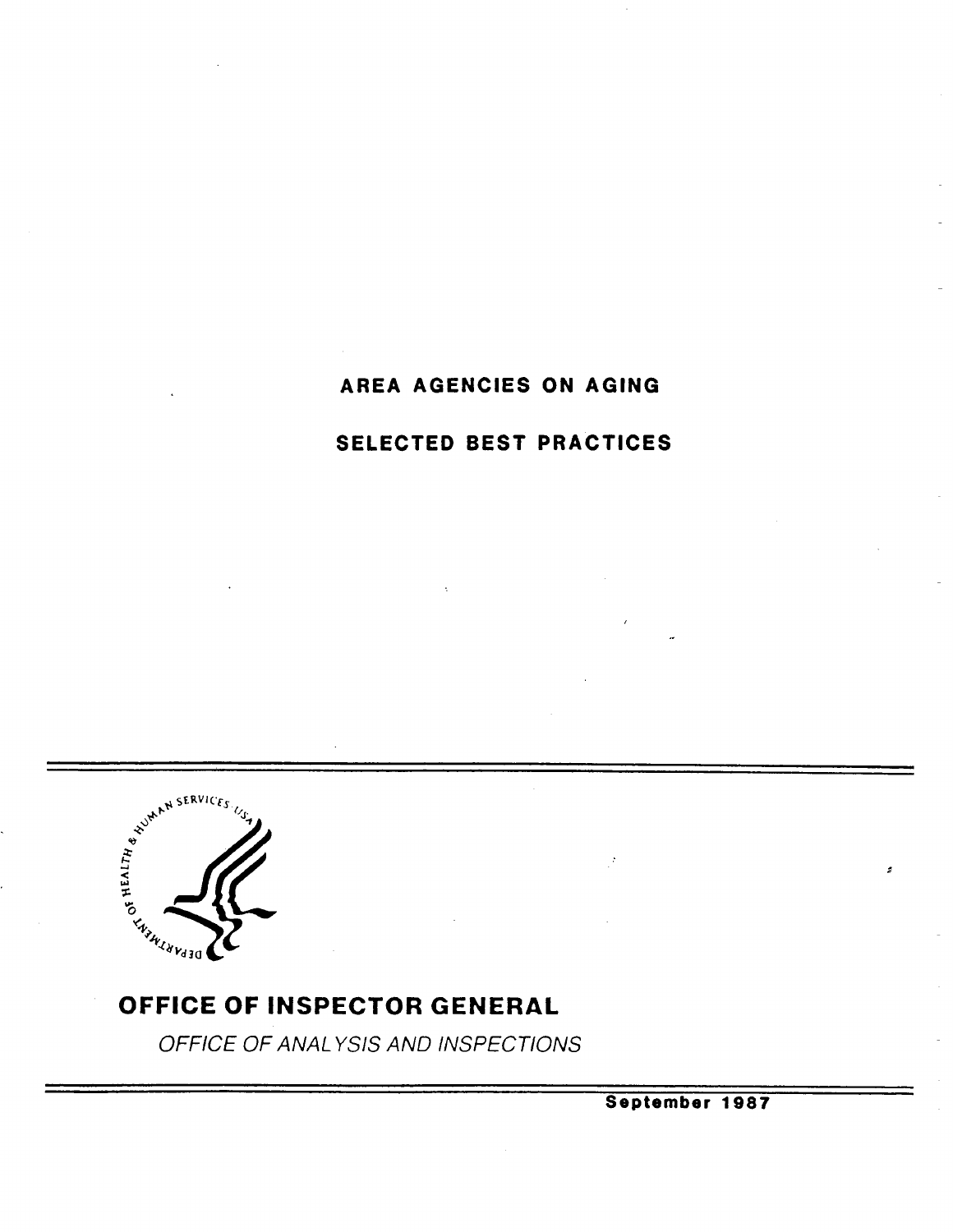#### Office of Inspector General

The mission of the Office of Inspector General (OIG) is to promote the efficiency, effectiyeness and integrity of programs in the United States Department of Health and Human Services (HHS). It does this by developing methods to detect and prevent fraud, waste and abuse. Created by statute in 1976, the Inspector General keeps both the Secretary and the Congress fully and currently informed about programs or management problems and recommends corrective action. The OIG performs its mission by conducting audits, investigations and inspections with approximately 1,200 staff strategically located around the country.

#### Office of Analysis and Inspections

This report is produced by the Office of Analysis and<br>Inspections (OAI), one of the three major offices within the<br>OIG. The other two are the Office of Audit and the Office of Investigations. OAI conducts inspections which are typically short-term studies designed to determine program effectiveness , efficiency and vulnerability to fraud or abuse.

#### This Report

Entitled, "Area Agencies on Aging -- Selected Best Practices," this study was conducted to identify innovative programs for the elderly established by Area Agencies on Aging around the country.

The report was prepared by the Regional Inspector General, Office of Analysis and Inspections, Region III. Participating in this project were the following people:

Philadelphia Region Atlanta Region Joy Quill (Project Leader) Judith Morgan<br>James Dorsey (Diristopher Ko Francesca Di Cosmo

Christopher Koehler

Kansas City Region<br>Doris Phillips

Headquarters Office Doris Phillips Alana Landey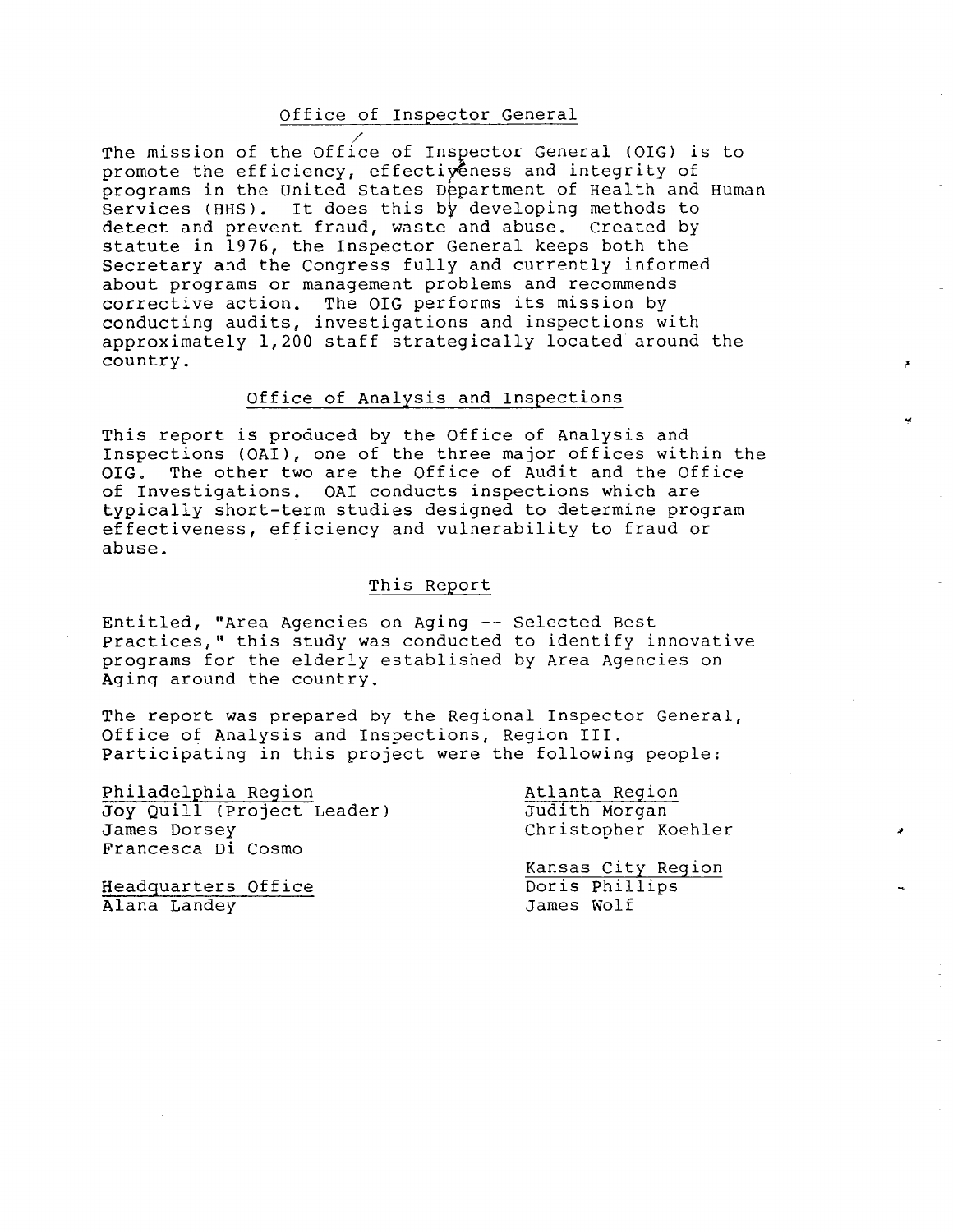# AREA AGENCIES ON AGING SELECTED BEST PRACTICES

RICHARD P. KUSSEROW **AUGUST 1987** INSPECTOR GENERA

OAI-03-87-00021

 $\mathcal{L}_{\text{max}}$  . The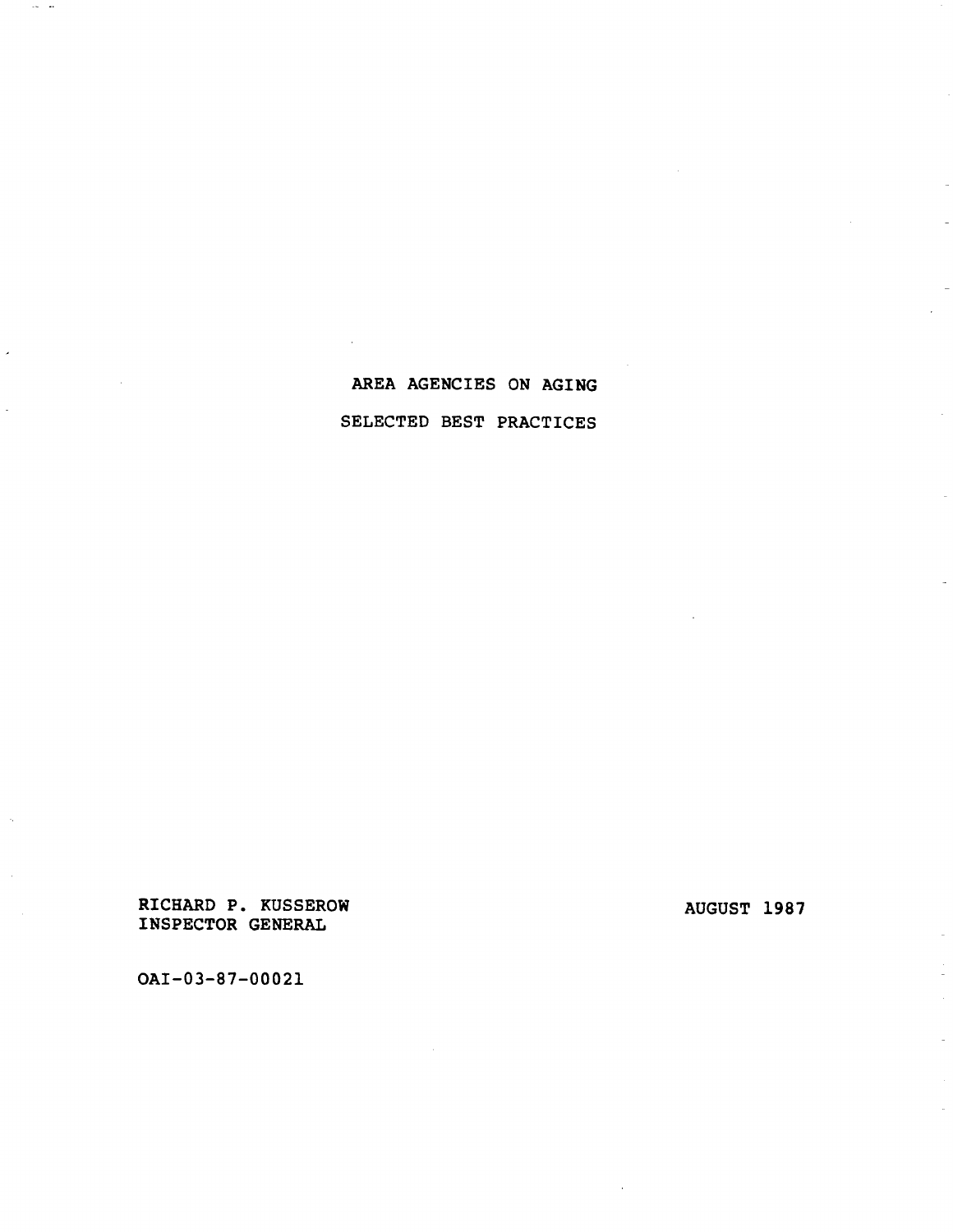#### INTRODUCTION

The Older Americans Act of 1965, as amended in 1973, required state Units on Aging (SUAs) to divide their states into planning and service areas (PSAs) and designate networks of Area Agencies on Aging (AAs) to plan and develop comprehensive systems of services for the elderly within those areas. Within the framework of policies and plans established by SUAs, AAAs are responsible for being focal points within their PSAs and catalysts for planning, coordinating, developing and pooling resources to create comprehensive systems of services for the elderly.

By law, the major function of AAAs is to assist communities to plan, develop and implement comprehensive and coordinated systems of services for the elderly. AAs foster systems development through conducting needs assessments, developing area plans for state approval, contracting with local agencies to provide specific services, and working with other community entities to promote awareness of elderly concerns and stimulate additional funding sources.

An inspection was conducted at the request of the<br>Administration on Aging (AOA). Its purposes were to determine whether AAAs have created comprehensive systems of services for the elderly, how AAAs are perceived within their communities, whether AAAs are part of a national aging network, and whether providing direct services interferes with AAAs' planning and coordination responsibilities. We also identified best practices in the States and areas visited.

Fieldwork consisted of visits to 17 state Units on Aging and 25 AAs, and discussions with l79 community agencies and l22 elderly clients. The sites visited were not based on a statistically valid random sample, but were generally selected based on recommendations from AOA.

The results of our inspection are reflected in two reports.<br>This report, entitled "Area Agencies on Aging -- Selected Best practices, " describes innovative programs identified during the fieldwork phase of our inspection. The programs described in this report are in no way intended to be a comprehensive listing. Rather, they were the programs which particularly impressed our team members during field visits to 17 states and 25 AAs. They are presented to serve as illustrative examples of the types of innovative practices being undertaken by AAs visited which might be of interest to other AAs around the country.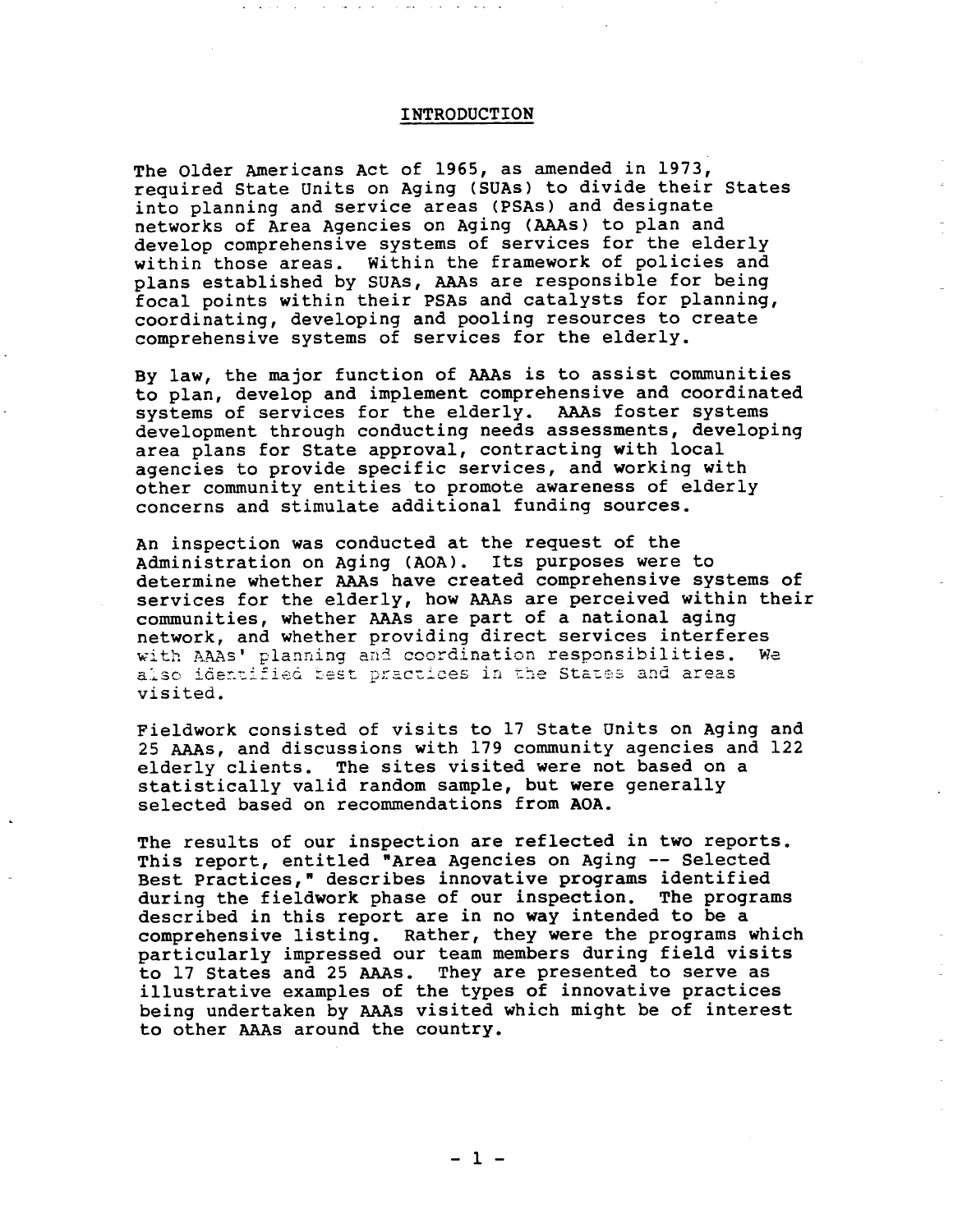The report is divided into sections on community systems development, nutrition, promoting independence, outreach and the ombudsman program. Several of the best practices<br>presented incorporate aspects of more than one of the above categories. Nevertheless, we felt that it would be useful to have discrete sections, rather than to present the practices in an undifferentiated listing.

Under separate cover is a companion report, entitled Communi ty Systems Development under the Older Americans Act. " It contains the findings and recommendations of the inspection relating to the success of AAs in fulfilling their community systems development responsibilities under the Older Americans Act.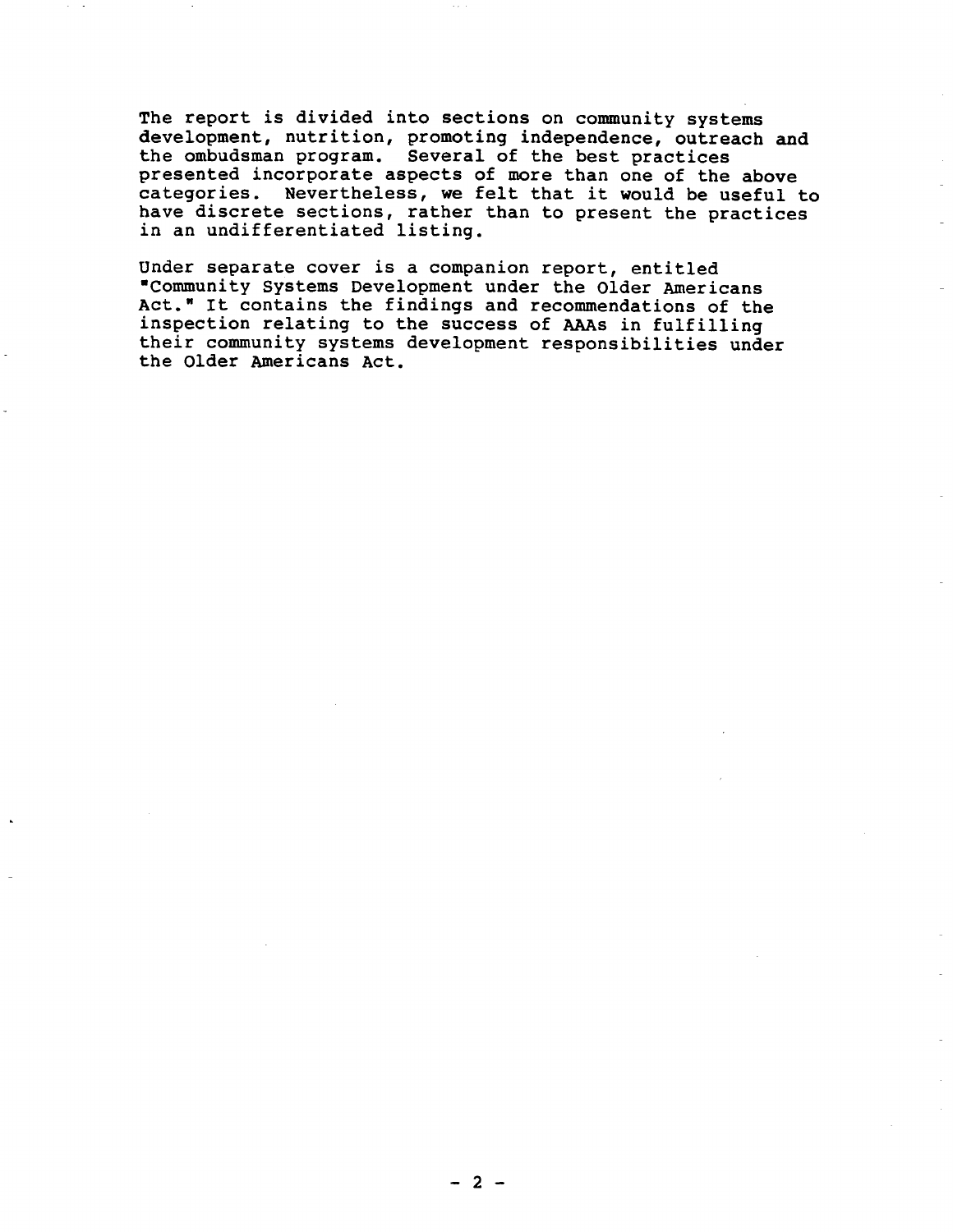## BEST PRACTICES IN COMMUNITY SYSTEMS DEVELOPMENT

The development of comprehensive systems of services for the elderly within their planning and service areas (PSAs) is a major AAA responsibility which most AAA directors consider to be their highest priority. The four examples presented below illustrate how AAs have used their leverage and influence within their communities to serve as catalysts in bringing together public and private entities to establish new services or improve existing services for the elderly.

## Senior Campus

The AAA director for a midwestern city has forged a partnership with county agencies and the private sector to develop a 42-acre parcel of county-owned land into a senior citizens housing complex with a variety of service agency offices on the same "campus." This long term plan for the senior citizen center is the latest use for the county property, which has at various times served as the site of a home for the aged, a county hospital, a tuberculosis sanitarium and a medical school campus.

The project , which is expected to take up to a decade to complete, will include a variety of residential facilities for the elderly, including shared, congregate and independent living arrangements. The county has already put about \$1.4<br>million into the roads, parking lots and utilities which will serve the complex. Construction funds are being loaned by a local bank.

Numerous public and private agencies serving the elderly have agreed to locate offices in the senior citizen administration building, which is envisioned as the entry point for seniors to gain access to a network of available services and programs. In addition to a senior center and recreational programs, a service center for the well elderly will contain such businesses as beauty and barber shops, a pharmacy, a library and a medical supply store. A full range of services for functionally impaired individuals will also be available on the campus, including home-delivered meals, homemaker and chore service, respite care and adult day care.

Contact for more information:

Area Agency on Aging of Northwestern Ohio, Inc.<br>2155 Arlington Avenue Toledo, Ohio 43609 4l9- 382- 0624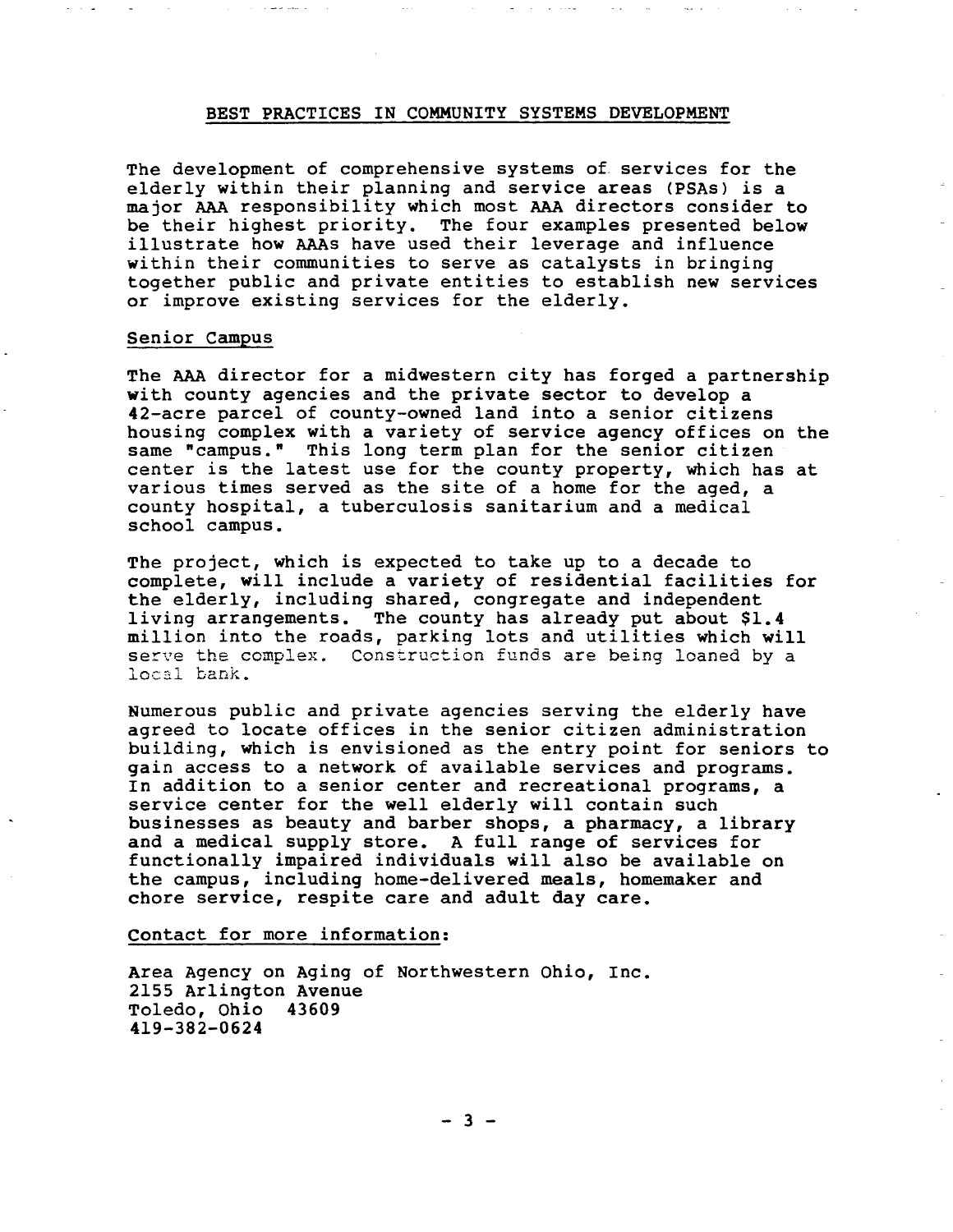#### Senior Peer Counseling program

This program is a joint effort of the AAA, the county department of human resources, the State welfare department and a local hospital. It was developed through efforts of the county aging and mental health task force, which consists of representatives from 22 county agencies and organizations with an interest in addressing the needs of the county's elderly.

The program's goal is to respond to the mental health needs of the elderly using a volunteer corps of senior peer counselors. In addition to the types of mental illness common to people of all ages, the specific mental health needs of the elderly include coping problems associated with the multiple losses commonly experienced through aging. Supportive counseling is also available to the caretakers of the elderly, who are considered high risk.

The program has three service objectives:

- 1. primary prevention, including maintenance and enhancement of the mental health of the elderly.
- $2.$ Secondary prevention, including specific interventions and attempts to reverse the course of and to eliminate an acute disorder.
- Tertiary prevention, such as stabilizing as much as  $3.$ possible a chronic disorder, minimizing the handicapping potential of the disorder and preventing additional deteritration of health from secondary problems.

Since services began in 1985, about 10,000 hours of counseling have been provided to 850 clients by 20 peer counselors, following initial interviews and screening by 4 paid counselors.

Contact for more information:

Delaware County Services for the Aging Government Center Media, Pennsylvania 19063 2l5- 89l-4463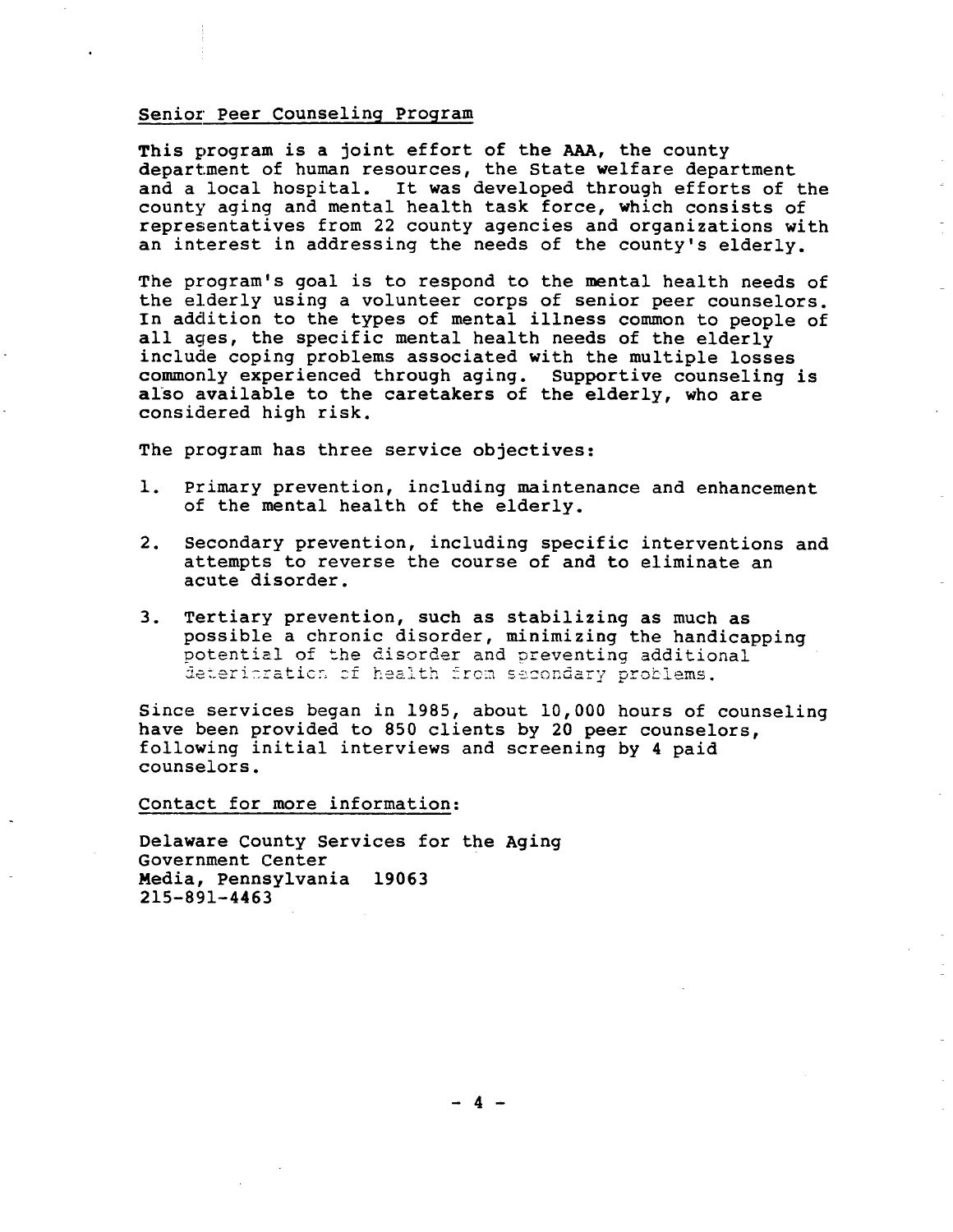# Soc ial Services Task Force

The establishment of a social services task force by one AAA demonstrates how problems identified during the case management process can be incorporated into an AAA's planning and systems building activities.

Case managers at this New England AA, which provides case management services directly, found long waiting lists for homemaker services at all area social service agencies. Upon studying the problem, the AAA planning staff found that the generally high socioeconomic status of PSA residents made it difficult to find homemakers willing to work at the rates which difficult to find noncomments will be offer. The AAA also found there was a tendency on the part of social service agencies not to share their knowledge of available services with other social service agencies.

The AAA was the catalyst in convening a task force of local social service agencies to share information about these limi ted community resources. The result has been that those most in need of homemaker services are now receiving the highest priority for service.

Contact for more information:

Minuteman Home Care Corporation 83 Hartwell Avenue Lexington, Massachusetts 02173 f17-862- 620C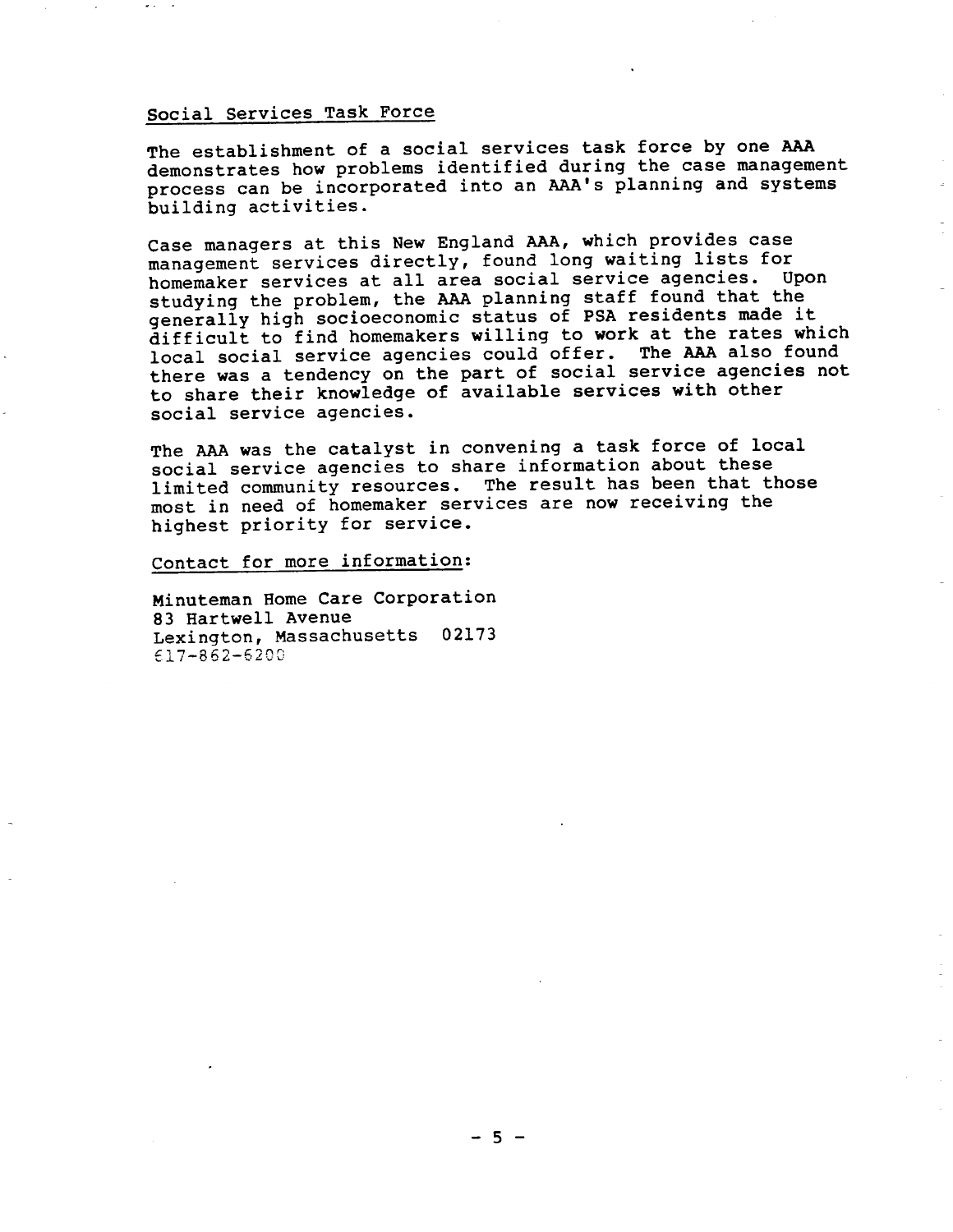## Dental Care for the Homebound

This program uses volunteer dentists and private donations to provide free dental care for the elderly. A nutritional assessment of 220 home-delivered meals program participants conducted by the AA in 1985 found that only l7 percent were receiving regular dental care, as compared with 80 percent who have regular visits with a physician. About 25 percent of the respondents could not eat meat, salads or other fibrous foods, such as asparagus or crackers, and were in danger of being malnourished.

The AAA sent letters to all dentists in one rural county describing the survey findings. In response to the AAA's request, all of the dentists agreed to set aside one afternoon to provide free dental examinations, x-rays and teeth cleanings to three homebound individuals. The provided transportation to and from the dentists' offices and assisted in completing the necessary paperwork.

Many of the 36 clients who received the free dental exams had not seen a dentist for several years, and were pleasantly surprised to learn that a visit to the dentist need not be the painful and traumatic experience they remembered from years past. Eighty percent of those who were found to need additional dental treatment decided to have the recommended<br>treatment at their own expense. Twenty percent were unable to afford followup care. To meet this continuing need, the AA has begun to approach area service organizations to sponser a seni2r or make a contribution.

The AAA plans to repeat the program later this year in the same county, and expand it to the remainder of the PSA next year.

Contact for more information:

East Central Florida Area Agency on Aging 1011 Wymore Road Winter Park, Florida 32789 305-645-3339

 $-6 -$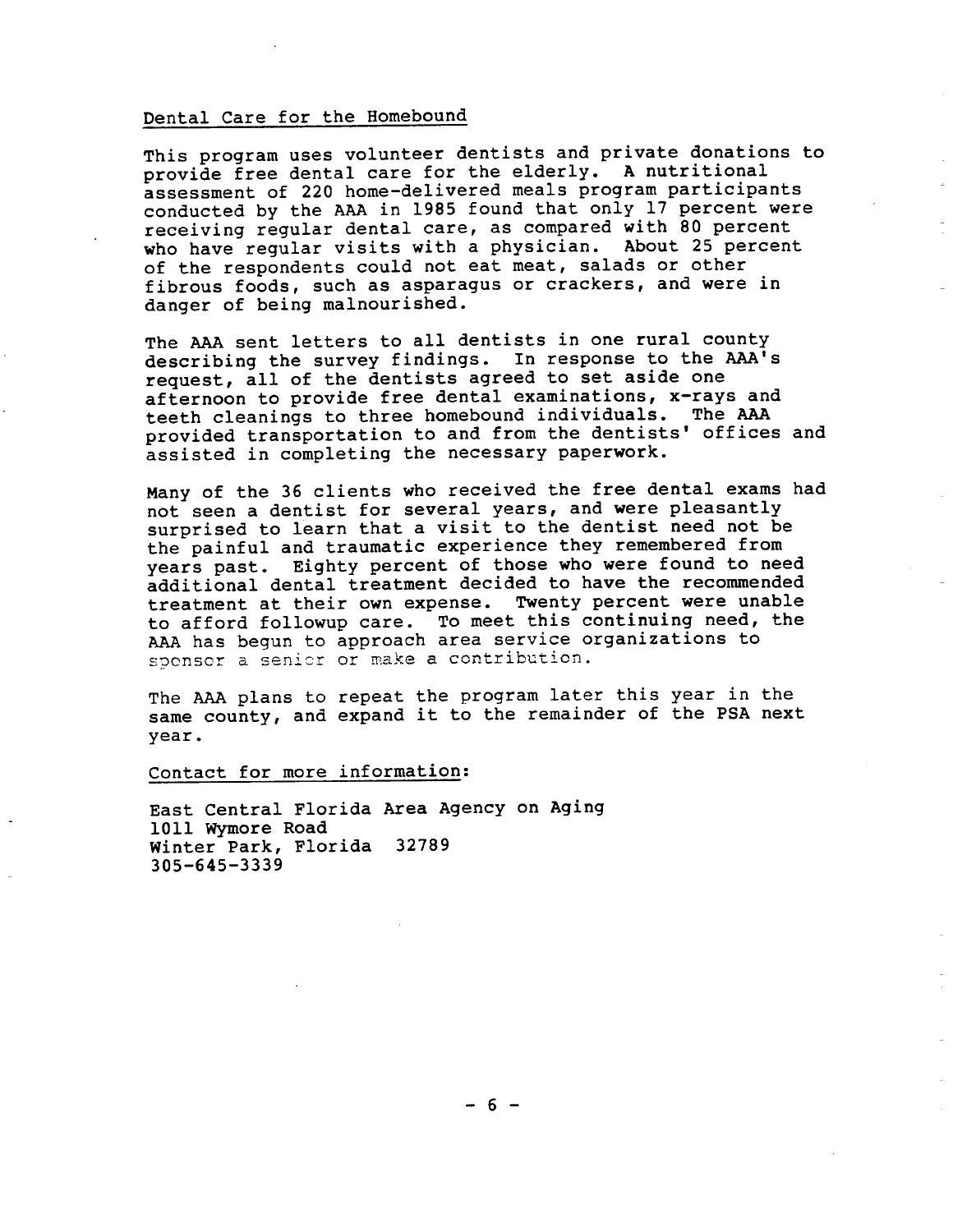## BEST PRACTICES IN NUTRITION

The Older Americans Act has supported an extensive program of congregate and home-delivered meals since the early 1970s' In recent years, some AAS have expanded their efforts to focus on individuals with special needs who cannot be accommodated by the regular AA-funded nutrition programs. Three examples are described: one for patients recently discharged from the hospital, one for individuals who need companionship as much as a meal, and the third for low-income homebound seniors in need of an evening meal.

## Senior Crisis Meals

A southwestern AA has developed a special emergency meals program for discharged hospital patients funded entirely by contributions. The program was established in response to a need identified by AA staff for a brief period of post- hospitalization in-home supportive services , including emergency home-delivered meals, for elderly recuperating after stays in the hospital.

After a year of education and negotiation, the AA convinced the local restaurant association to cosponsor the "Senior crisis Meals" program. Small collection cannisters placed next to cash registers in half of the 200 member restaurants are now generating \$800 per month in donations.

All funds collected are used to buy food. Meals are purchased wholessie from the supplier used by the AAA's home-delivered meals contractor, who delivers them to individuals using their regular delivery system. Meals are provided on an emergency basis only, for an average of 3 days following hospital discharge. While there is no charge for meals , voluntary contributions are welcome. Most clients are referred to the program by hospital discharge planners or the home-delivered meals contractor.

The program has been operating for over 2 years. The AAA is now working to expand the program to area hotels and resorts through discussions with the local innkeepers' association.

Contact for more information:

pima Council on Aging l03 East Alameda Tucson, Arizona 8570l 602- 624- 4419

 $-7 -$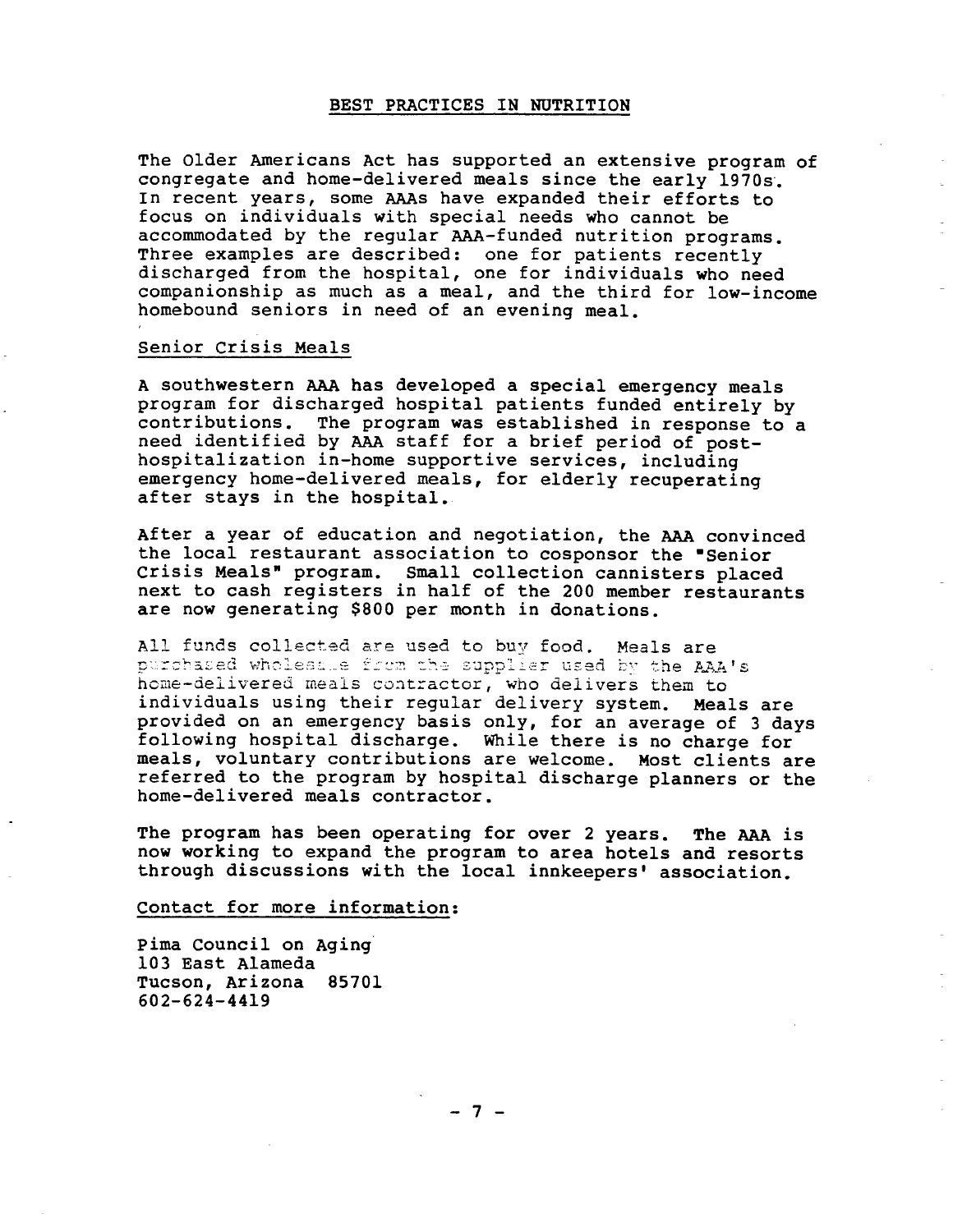## Happy Nooners Program

Since last summer, the community council in a popular suburban retirement area has been locating lonely seniors to participate in a once-a-week lunch at a local nursing or retirement home. The program operates 7 days a week at 7 different nursing and retirement homes. Each day, a different nursing or retirement home hosts 8 to l2 seniors for lunch. Altogether, about 60 seniors now participate in the program. The home's food costs are partially defrayed by a \$2 lunch charge collected from the participants.

Volunteers, mostly from local churches, publicize the program through flyers, ads and newspaper articles. also provide transportation and greet participants. The AAA funds the volunteer coordinator position.

The program has benefits for both the seniors and the nurs ing and retirement homes. For seniors, it is an opportunity to socialize with new friends while having a nutritious meal. For those who may someday become permanent residents of the homes, the chance to visit and become familiar with them can ease the transition later on. For retirement and nursing homes, the program serves as public relations and outreach to potential future residents.

Efforts are underway to expand the program to more nursing and retirement homes. This will enable current seniors to participate more than one day a week, and will eventually allow the program to accommodate more participants.

Contact for more information:

Maricopa Council on Aging 1366 East Thomas Road Phoenix, Arizona 85016 602- 264- 2255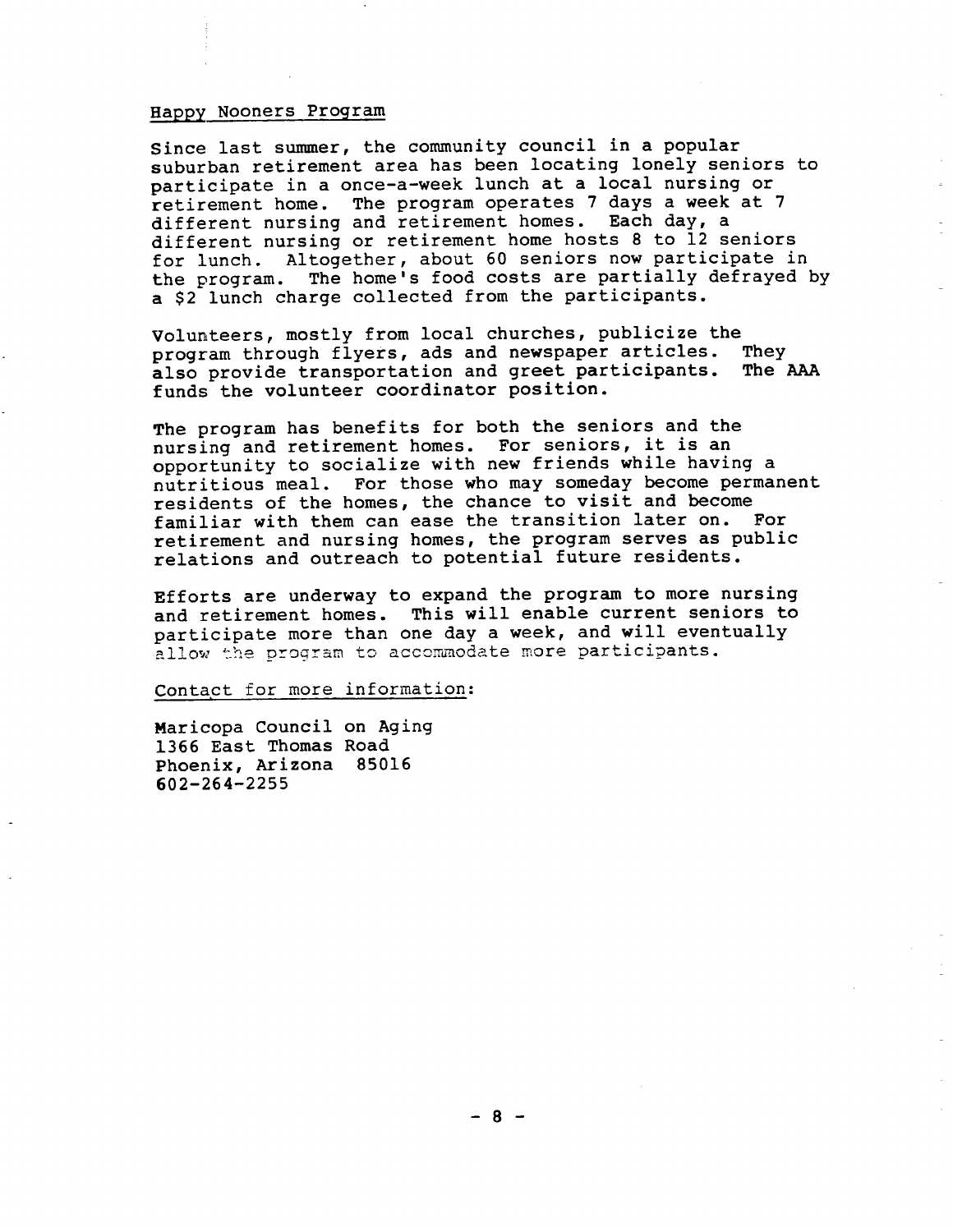# Evening Meals for the Homebound

This program in the midwest is the result of a partnership between a local developmental disability agency and a private nonprofit community center, with homebound seniors as the beneficiaries. Two years ago, the developmental disability office established a food service training program to prepare the developmentally disabled for jobs in the food service industry. The training takes place at the local community center, which also pays for the food.

The AAA assisted with information and technical assistance during the start-up phase, and the AAA nutritionist continues to review planned menus to insure that meals will be nutritionally balanced. The local restaurant association has been involved in approving the student curriculum.

Every weekday evening, developmentally disabled students prepare and deliver nutritionally balanced dinners to some 65 low income individuals, of whom about 60 are homebound seniors. Many are also disabled. Efforts are now underway to expand the program, as well as to find ways to make it self-supporting.

Contact for more information:

Eastern Nebraska Office on Aging 885 South 72nd Street Omaha, Nebraska 68114 402-444-6536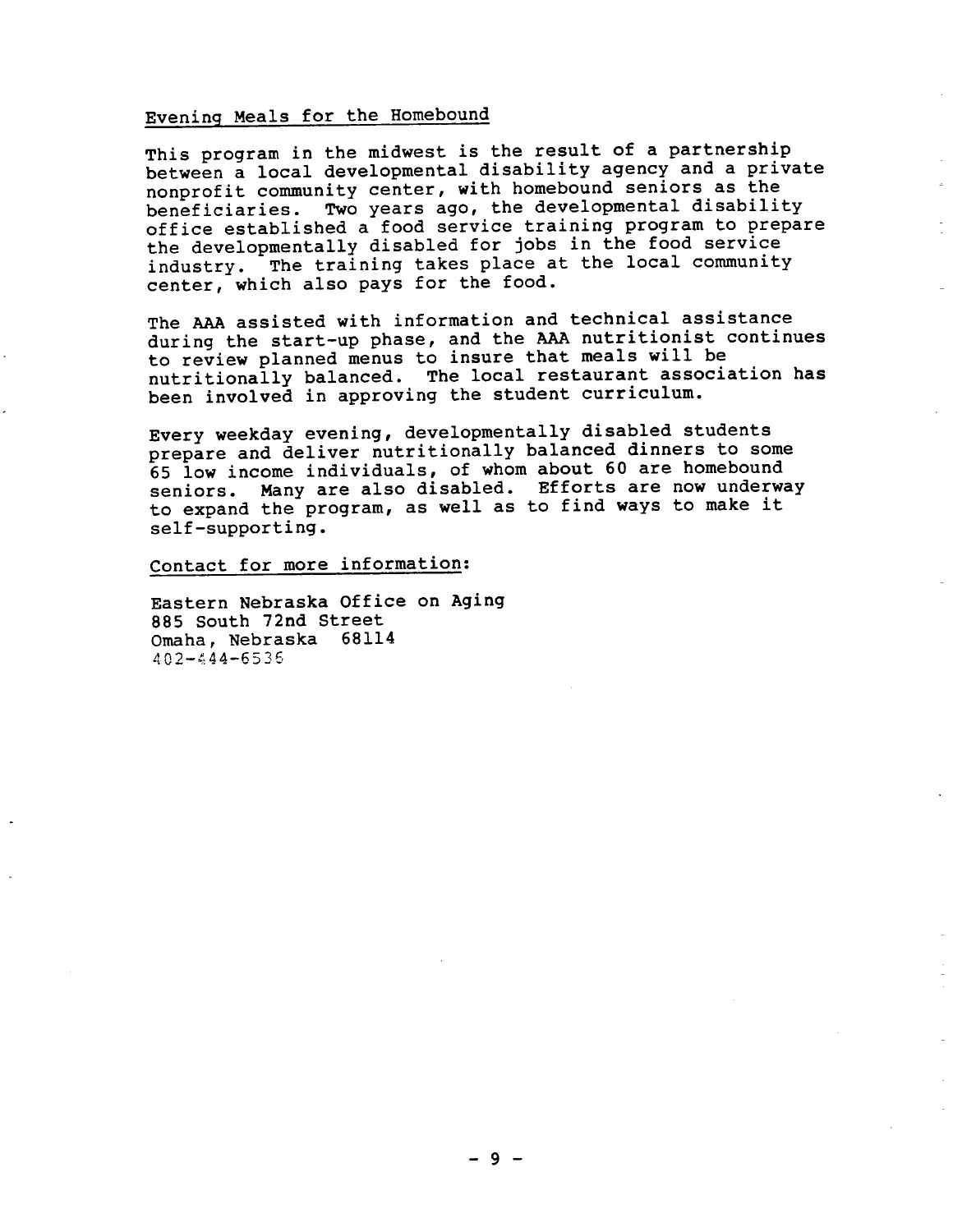## BEST PRACTICES IN PROMOTING INDEPENDENCE

One of the broad policy objectives upon which the Older Americans Act is based is to assure older Americans maximum independence, financial as well as personal, in planning and managing their own lives. The following are examples of efforts to enable the elderly to continue living independently within their communities as long as they wish to and are capable of doing so. One enables senior home owners to work in exchange for credit toward local property taxes. The other matches trained retirees with the elderly and their families in need of respite care in their own homes.

#### Senior Tax Work-Off

In one western county, senior property owners are able to work off part or all of their city and county property taxes through a program administered by the AAA. Now in its sixth year, the program was the brainchild of a senior citizen who approached the city with his idea.

To be eligible to participate, individuals must own their homes and be at least 60 years old (65 for the city program). While there are no income guidelines, the AAA does try to target low income applicants. Some 60 individuals are participating in the county program this year.

Seniors wishing to participate in the program complete an application describing their skills and capabilities and are interviewed by the program coordinator, herself a senior tax work-off program participant. City and county agencies submit work orders to the coordinator, who then matches individuals with available tasks. While most work orders were initially for clerical help, seniors now perform tasks as varied as drafting and engineering, 5-year capital improvement plan development, driving a city van, and rototilling at public parks.

participants earn credit toward their taxes at the rate of hourly minimum wage, with total credit limited to \$250 for the county program. The city has no upper limit. credit for both programs cannot exceed the total taxes owed.

#### Contact for more information

Larimer County Area Agency on Aging Department of Human Development P.O. Box 1190 525 South Oak Street Fort Collins, Colorado 80522  $303 - 221 - 7440$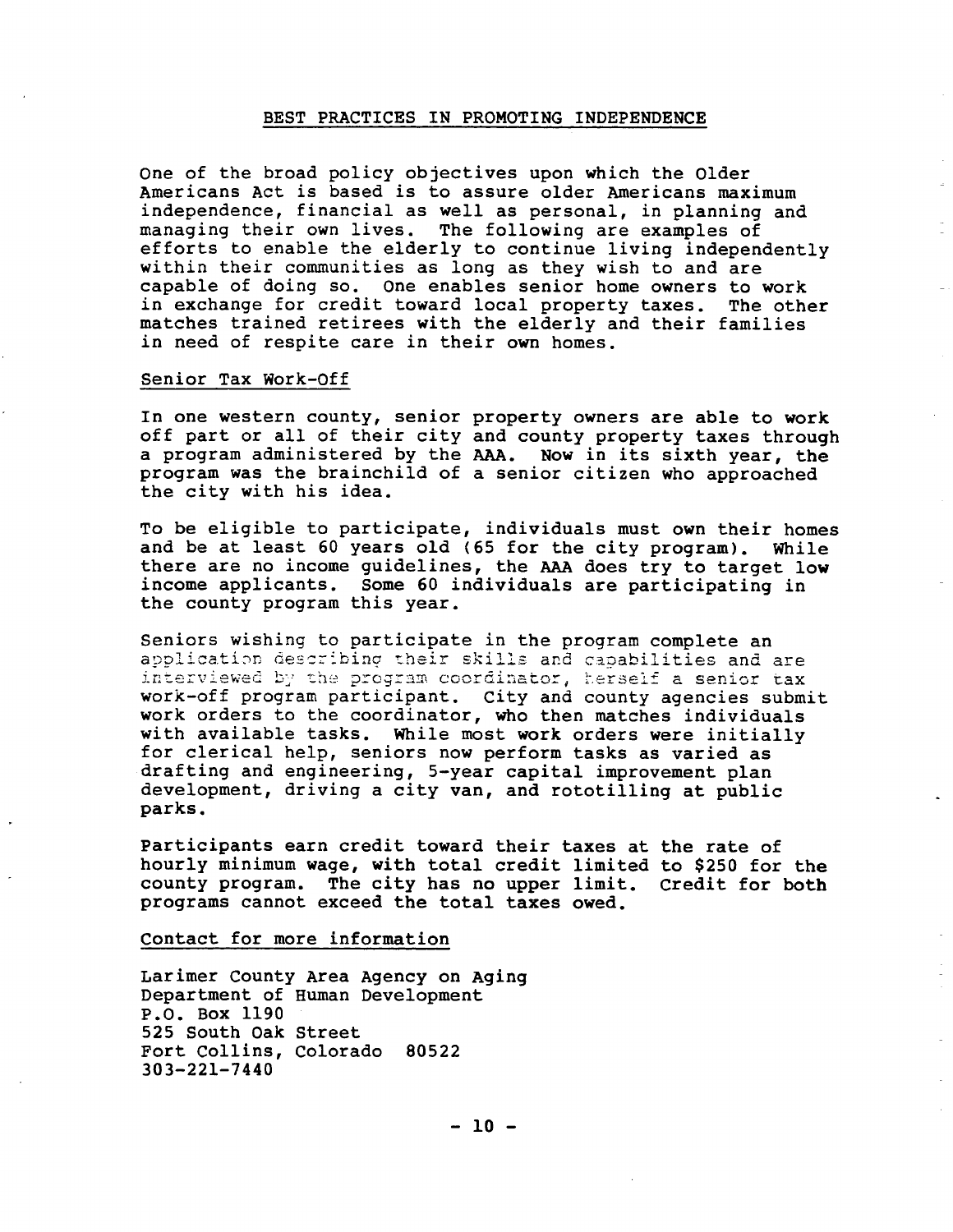# Real Help and Respite Care Registry

In an east coast suburban area, the Retired Senior Volunteer Program (RSVP) established Real Help, a program which matches retirees with elderly individuals who pay for a variety of small tasks, such as minor repairs, chores and help with shopping. The retired workers are paid by the elderly individuals at mutually agreed upon rates.

In 1983, recognizing the increasing need for respite care, and mindful of the fact that most caregiving is done through informal systems, the AA approached RSVP to create a Respite Care Registry in conjunction with the Real Help program.

To be enrolled in the Respite Care Registry, applicants must complete a 25-hour Respite Care Training Course offered by the American Red Cross. The curriculum covers emergency first-aid, as well as such topics as grooming, toileting, bathing, dressing, eating and walking.

After completion of training, workers are enrolled in the Registry. When inquiries are received, the Registry Coordinator matches a worker with the requesting individual or family, who together determine the terms, conditions and length of employment as well as the hourly rate. Hourly rates range from \$5 to \$8.

AA funding covers a full-time Registry Coordinator and the Respite Care Training Course. The AAA also pays for the cost of respite care for clients unable to purchase the service on a private pay basis. Registry workers are technically considered private providers, not employees of RSVP. For those clients for whom the AA subsidi zes the payments, the respite workers are considered contract employees.

Last year, an average of 40 respite workers were listed on the registry. Some 40 people received subsidized respite care and about 30 individuals paid for respite care each month. Over 2, 500 hours of care were delivered each month, of which 80 percent was on a private pay basis.

Contact for more information:

Delaware County Services for the Aging Government Center Media, Pennsylvania 19063 215-891-4463

 $-11 -$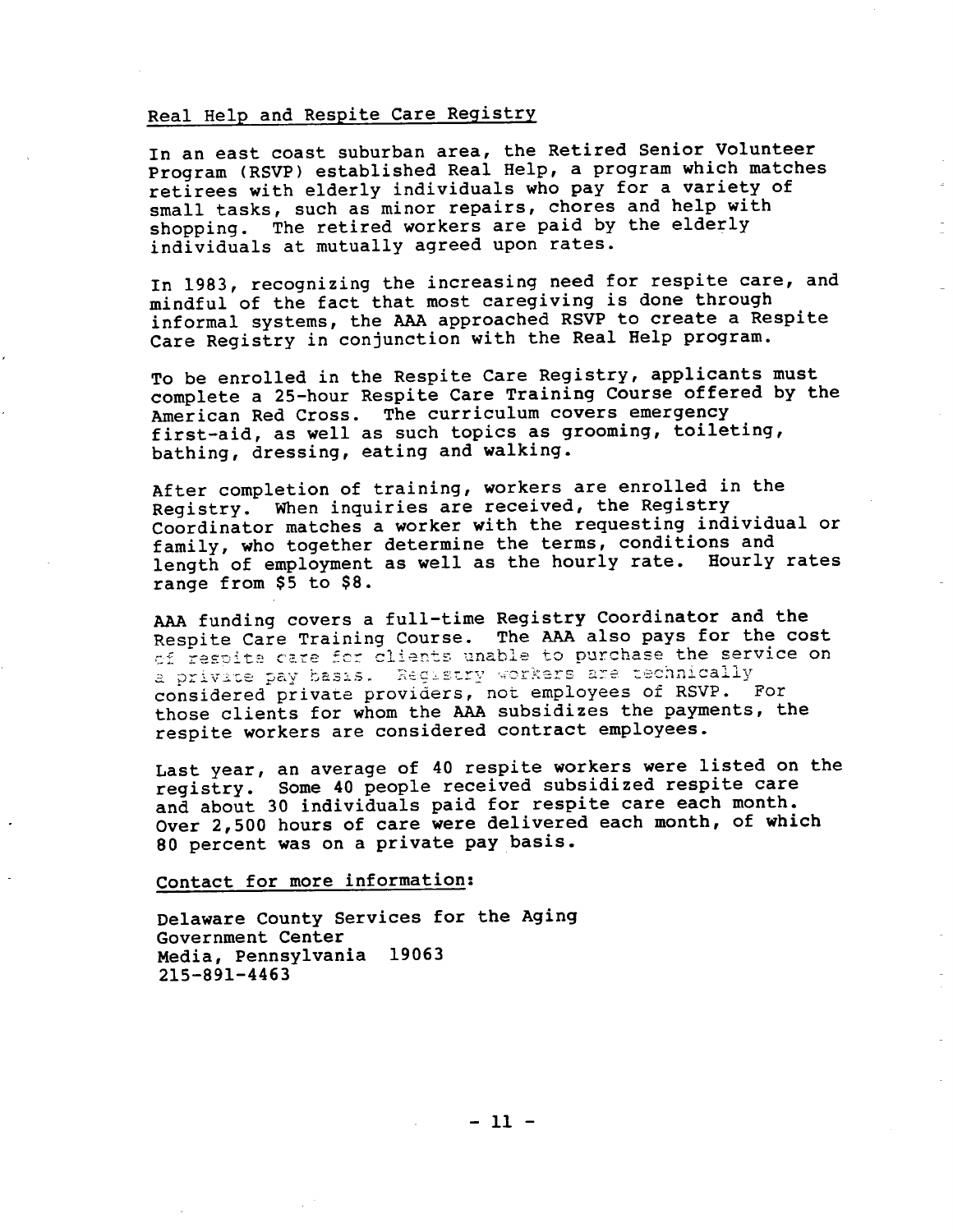## BEST PRACTICES IN OUTREACH

Identifying those in need of services was mentioned by AAAs visited as one of the most difficult responsibilities to carry out using traditional methods. The following two examples illustrate outreach programs which have proven to be particularly effective.

## Neighbor to Neighbor

For the past 3 years, a midwestern AAA has been recruiting and training elderly volunteers for the neighbor to neighbor program. Neighbor to neighbor was designed to use local residents to help their homebound elderly neighbors to live independently in their own homes.

Each volunteer is provided with a copy of the AAA's aging<br>services directory, and is trained to provide information and referral services to their elderly neighbors. Volunteers call<br>or visit their neighbors on a daily or weekly basis. The fact or visit their neighbors on a daily or weekly basis. that the volunteers are their neighbors, rather than professional outreach or social service workers, has resulted in greater receptivity and a high degree of trust among the elderly homebound. When problems are identified, the volunteer helps the elderly resident to make contact with the appropriate service agency.

Volunteers are recruited through churches, local senior clubs<br>and the media. Although there is turnover, approximately 50 trained neighbor to neighbor volunteers are active at all<br>times. Well over 1,000 elderly residents have been identified and helped since the program started.

Contact for more information:

Eastern Nebraska Office on Aging 885 South 72nd Street Omaha, Nebraska 68114 402-444-6536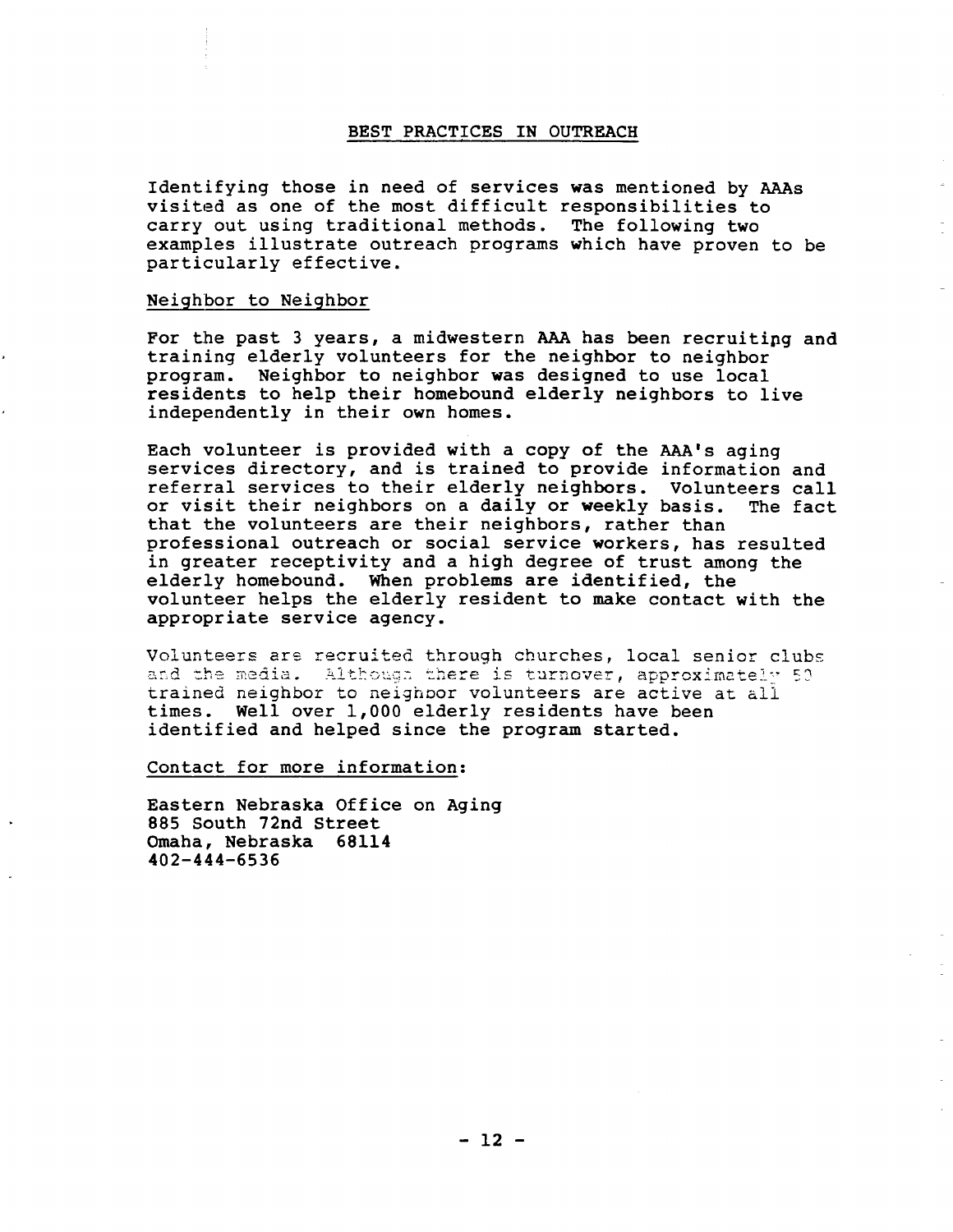## Gatekeeper Project

This statewide program is a joint initiative of the State aging network and the State's major utility company. Field staff and others with customer contact at the utility company noticed that raises in utility rates were often causing financial problems for elderly area residents living on fixed incomes. They also noticed when individuals were experiencing other kinds of difficulties, but felt they were powerless to help.

After a comprehensive developmental process, the State Unit on Aging initiated a program to train utility employees who have customer contact to refer elderly customers who appear to be in difficulty by calling the elderly information and assistance (I&A) agency in their county. Since the training could be completed in less than an hour, it was feasible to train virtually all utility employees with customer contact. During its initial pilot phase in one community, 27 percent of all referrals came from community "gatekeepers." The program now covers the entire State, and has resulted in countless referrals and inquiries to I&A offices in each<br>county. This simple, yet effective, concept can also be used<br>with other "gatekeepers," such as police, mail carriers, and<br>grocery clerks.

Contact for more information:

Bureau of Aging and Adult Services Departmen: of Social and Health Services OB - 4 3 G Olympia, Washington 98504 206- 753- 3768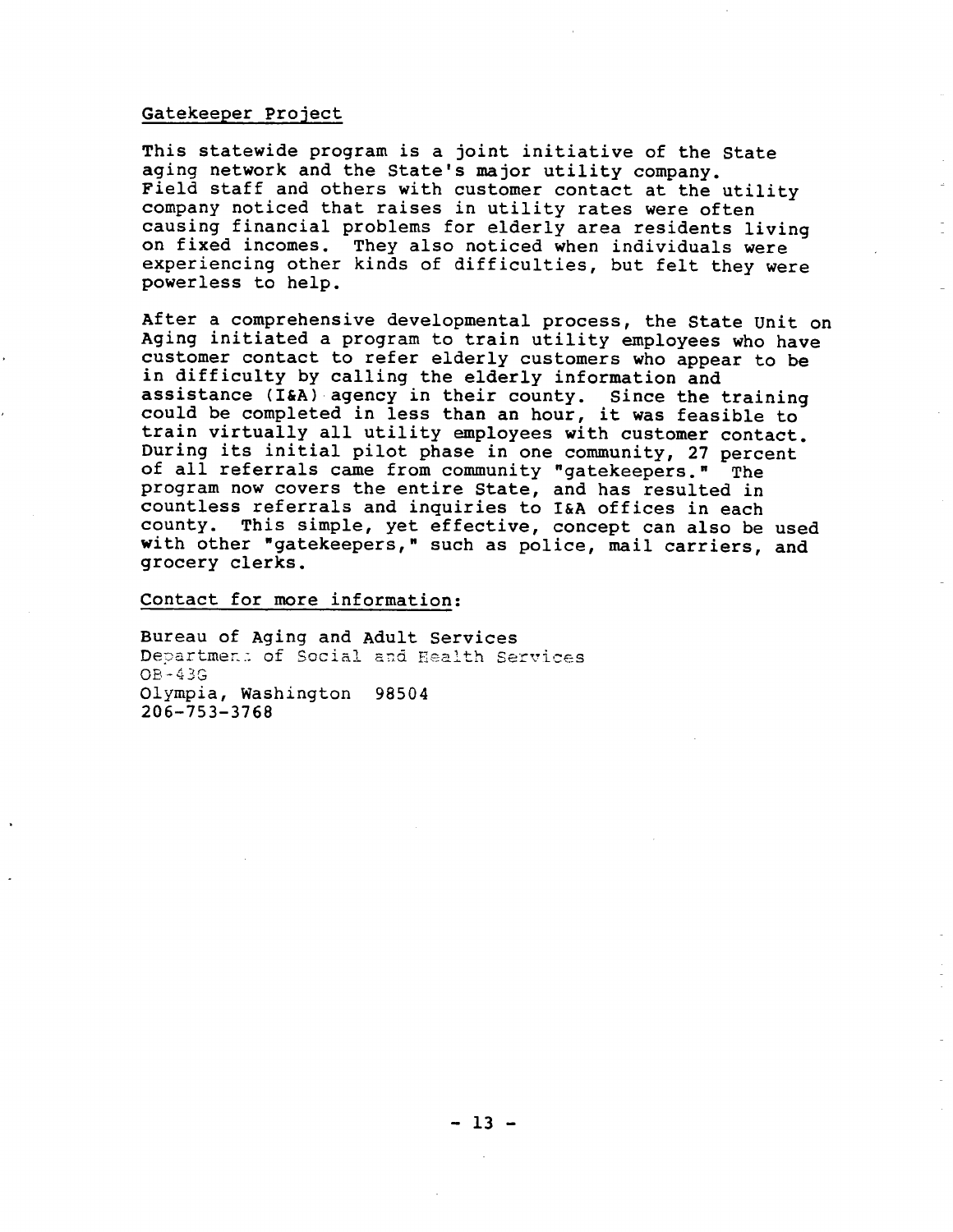# BEST PRACTICES IN THE OMBUDSMAN PROGRAM

The nursing home ombudsman program was established to assist in the resolution of complaints and problems identified by nursing home residents or their families regarding living conditions and quality of care provided by nursing homes. The ombudsman is seen as an interested but neutral third party who can mediate between the complainant and the nursing home to facilitate resolution of problem situations to everyone's satisfaction.

Below are three examples of ombudsman programs which have made special efforts to establish the strongest and most effective programs possible, to meet needs identified by the AAs.

## Full-Service Ombudsman

This unique ombudsman program in a southwestern State is not<br>limited to nursing home residents. It assists anyone aged 60 or over who is eligible for social services, as well as local organizations and agencies which provide the services.

The rationale for the broadened coverage is that approximately 95 percent of the elderly do not live in nursing homes. Although organizationally placed within the AA, the ombudsman's salary is fully paid by the county.

The ombudsman responds to inquiries and deals with a wide range of problems in such areas as Social Security, Medicare,<br>transportation, supplemental security income, food stamps, and hospital stays, as well as problems encountered by nursing<br>home residents. He also responds to referrals from other parts of the country. During a recent 1-year period, nearly 000 clients were served.

Contact for more information:

pima Council on Aging 103 East Alameda Tucson, Arizona 85701 602-624-44l9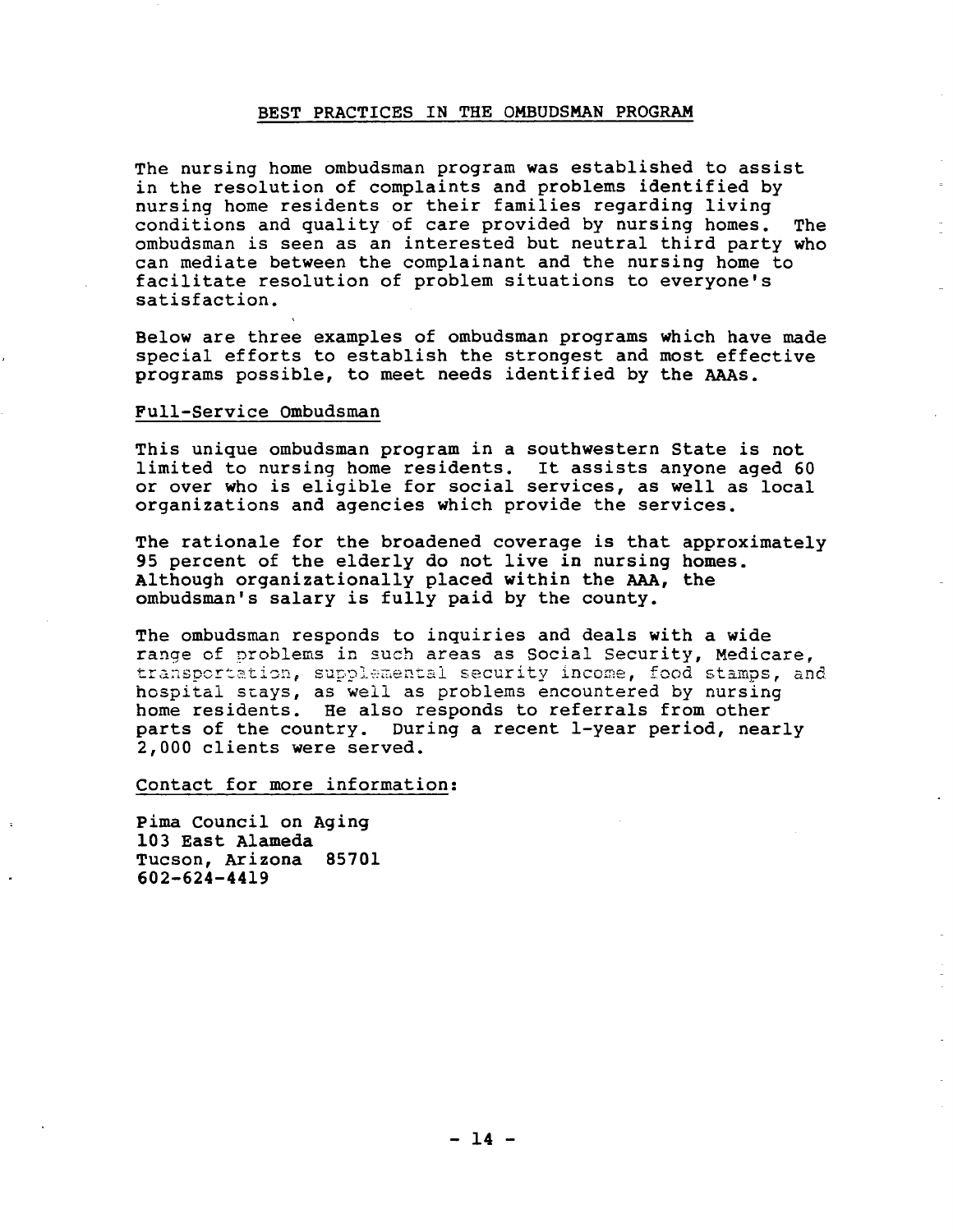# Coordination with Case Management

In this western AAA there is a special arrangement between the ombudsman and the case management staff regarding referral of elderly individuals to area nursing homes. The ombudsman, who is also a registered nurse, monitors the treatment of nursing home residents, including patient chart review. When she receives a complaint or identifies a problem at a particular nursing home, she notifies the AAA case management staff, who discontinue referrals to that nursing home until the problem is resolved.

By interrelating the ombudsman and case management functions, referrals to problem facilities are avoided. This arrangement also serves as an incentive to nursing home owners to resolve problems and complaints quickly in order to avoid an interruption of referrals by the AAA to their homes.

Contact for more information:

Marin County Area Agency on Aging Civic Center San Rafael, California 94903 4l5-499-7396